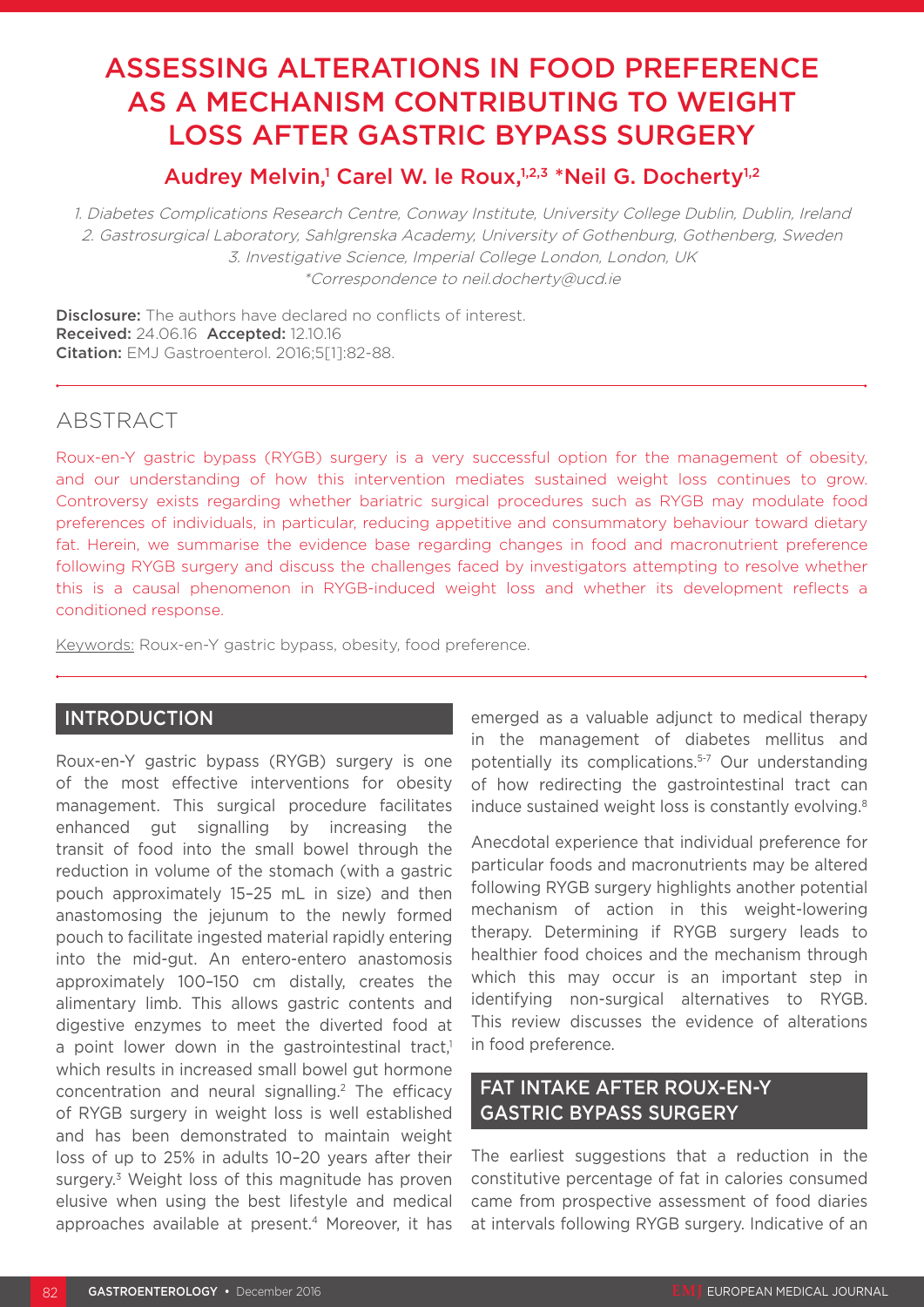absolute threshold of dietary fat tolerance, by 1-year post-surgery the percentage of calories derived from fat had plateaued, while those derived from other macronutrients increased in line with total calorie consumption.9 This is controversial, as 3-day recall of food intake at 6 months after RYGB surgery did not demonstrate any difference in preference for fat consumption compared to other macronutrients.<sup>10</sup> However, in the immediate postoperative period, the focussed nutritional advice to consume less fat may serve as a confounder to the study of macronutrient ingestion. Looking beyond 2 years, but using studies based on self-reported food intake, there was also no change in the percentage of calories obtained from fat after RYGB surgery.<sup>11</sup> However, another larger study in an RYGB cohort, again using selfreporting as the method of data collection, showed that at 36 months the fat contribution to total calories is significantly reduced compared with preoperative measurements.11,12

Using self-reporting in the immediate postoperative period, the contribution of fat to calorie intake does not appear to change significantly. However, as time from surgery passes and energy intake increases, a threshold for fat ingestion may be met, beyond which individuals do not consume additional fat. To better inform us on this subject, analysis of fat intake at a later period after surgery may help. Dietary questionnaires 6 years after RYGB surgery and gastroplasty identified a difference between the two groups in terms of their macronutrient consumption. Subjects that underwent RYGB surgery reported a significantly lower intake of calories from fat compared to their gastroplasty counterparts.13 The longest analysis extends to 8 years following RYGB surgery and benefited from being able to compare changes from preoperative levels of macronutrient ingestion.<sup>14</sup> In this study, the estimated levels of fat consumption at 8 years were reduced from preoperative levels based on a 4-day food diary.<sup>14</sup> The differing methodologies reported by these studies challenge our ability to draw conclusions from the data. Dietary recall is a subjective measure and can be prone to bias. There is a trend towards reports of reduced fat consumption following RYGB surgery and it appears that this is related to the time since surgery; equally however, there may be no effect and the trend simply represents a reporting bias, with patients trying to gratify the investigators by providing reports on data they believe are preferable.

# PROTEIN AND CARBOHYDRATE INTAKE AFTER ROUX-EN-Y GASTRIC BYPASS SURGERY

In relation to protein intake, the data have been more conflicting. Bavaresco et al.<sup>15</sup> reported no change in preference for protein among individuals followed-up at 12 and 36 months post-RYGB surgery.<sup>9,12,15</sup> In contrast with these findings, both increases and decreases in protein consumption have been reported. Eight years following gastric bypass surgery, protein as a percentage of total calorie intake was reduced compared to the preoperative period.14 Prior to this, an increase in energy derived from protein was reported in patients 24 months after RYGB surgery.<sup>11</sup> Of the studies reporting macronutrient intake, only Brolin et al.<sup>12</sup> saw a change in carbohydrate intake following gastric bypass surgery that was significant from the baseline when followed for 36 months. The literature is also limited when it comes to differentiating between low and high glycaemic index carbohydrates. Increases in the rate at which the ingested nutrient is presented to the small intestine may drive high glycaemic index foods to have the propensity to cause early dumping syndrome. In turn the resultant symptomology may thereby promote patients to self-regulate simple sugar intake to attenuate the risk of symptoms.

# PREFERENCE FOR SPECIFIC FOODS FOLLOWING ROUX-EN-Y GASTRIC BYPASS SURGERY

There is little consistency across the literature in relation to techniques used to measure preference, with no direct measures of behaviours ever being employed. We have addressed studies where specific reporting of macronutrient intake occurred; however, self-reported food frequency questionnaires have also been utilised to determine if changes in preference for specific food types manifest after surgery.

Using a 49-question protocol to determine differences between RYGB surgery and horizontal gastroplasty at 6 years following surgery, the RYGB group demonstrated decreased consumption of sausage, cheese, and desserts compared with vertical gastroplasty participants.13 More recently, a food preference questionnaire looking at both RYGB and vertical sleeve gastrectomy (VSG) operated groups evaluated their preference for specific food groups both preoperatively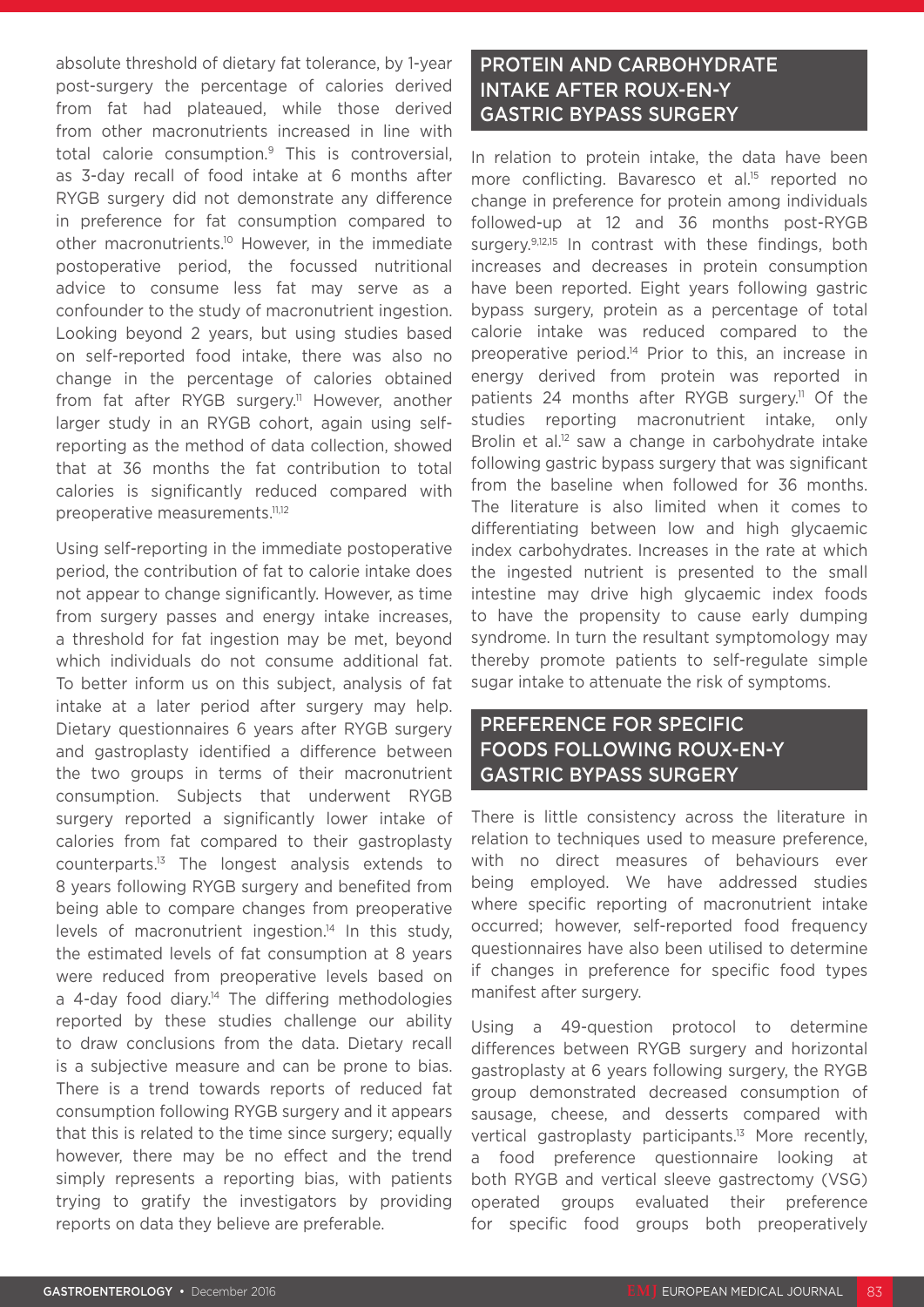and 3 months postoperatively. The RYGB group demonstrated a significant reduction in preference for complex carbohydrates and high fat foods when compared to baseline. Interestingly, the VSG group reported an additional decreased preference for foods of a high sugar content and high protein content, something not reported in the RYGB cohort.16 Reduced consumption of calorie-dense high carbohydrate foods has been reproduced in larger cohorts of individuals following RYGB.17 Among 51 RYGB patients followed for 24 months post-surgery, consumption of specific calorie-dense foods was measured using 1-day dietary recall. The comparator group had undergone horizontal gastroplasty. Consumption of sweets, high calorie beverages, milk, ice cream, and high calorie liquids was reduced at 24 months postoperatively in the RYGB group.<sup>11</sup> The latter was consistent with findings in a horizontal gastroplasty group but the other findings were isolated to the RYGB group. Trostler et al.<sup>18</sup> reported specific reductions in starchy food 6 months post-RYGB and an increase in milk solids and eggs; however, the cohort in this study was small. Specific eating behaviour has also been assessed regarding eating behaviour, food craving, sweet taste, and fat preference questionnaires. Both RYGB surgery and gastric bands were associated with reduced craving for sweets and fast food as well as improved control over eating sweets.19

After RYGB surgery, consumption of certain foods is reported less frequently, in particular energydense carbohydrates and high fat foodstuffs. However, this does not infer that there is a change in the hedonic value of these foods and it may represent the effect of RYGB-induced satiety with a shift away from energy-dense foodstuffs. Additionally, reductions in high glycaemic index and high fat food intake after RYGB does not indicate reduced palatability per se, and preference may be based more on tolerability.

# DIRECT APPROACH TO THE MEASUREMENT OF FOOD INTAKE AFTER ROUX-EN-Y GASTRIC BYPASS SURGERY (HUMANS)

The progressive ratio task (PRT) is a tool to measure appetitive behaviour. It allows the reward value of a particular food item to be evaluated, as it measures how hard a subject will work to receive a reinforcer. The PRT was used to study patients following RYGB surgery with a chocolate stimulus on one occasion and vegetable pieces on the other occasion. The outcome measured was the breakpoint, or the threshold of work at which the effort required was greater than the rewarding value of the reinforcer. The PRT was undertaken 2 weeks prior to surgery and 8 weeks postoperatively, in a fed state. The breakpoint for the low calorie sweet was significantly reduced postoperatively while there was no change in the breakpoint for the vegetable reinforcer. These results suggest that following RYGB the reward value of chocolate was halved, while the reward value for vegetables remained the same.<sup>20</sup> Interestingly, the amount of work a patient after RYGB would carry out for chocolate still exceeded the effort they would make for vegetables.

When retested in 12 RYGB individuals and non-obese controls, the PRT was undertaken for chocolate in a randomised controlled crossover trial where individuals were given saline or octreotide in a blinded fashion. The administration of octreotide, a somatostatin receptor agonist, was associated with a significant increase in PRT breakpoint for the sweet reinforcer. The same was not seen in the non-obese controls. Octreotide suppresses the anticipated postprandial increases in the enteroendocrine satiety hormones glucagonlike peptide-1 and peptide YY seen following RYGB surgery. Administering octreotide prior to functional magnetic resonance imaging (fMRI) was associated with an increase in blood oxygen level-dependent (BOLD) signal in functional regions of interest in reward pathways, suggesting that gut hormones following bariatric surgery may have a role in mediating changes in reward signalling post-RYGB surgery.<sup>21</sup>

# DIRECT APPROACH TO THE MEASUREMENT OF FOOD INTAKE AFTER ROUX-EN-Y GASTRIC BYPASS SURGERY (ANIMALS)

To overcome the challenges faced in determining food preferences following RYGB, an objective measurement is required which carefully quantifies food ingestion. An alternative method is to use animal models, as the direct consumption of food may be monitored in animals more readily than in humans.

The PRT was undertaken in a group of sham or RYGB rats for the palatable reinforcers. Ensure, sucrose, and intralipid showed no difference in the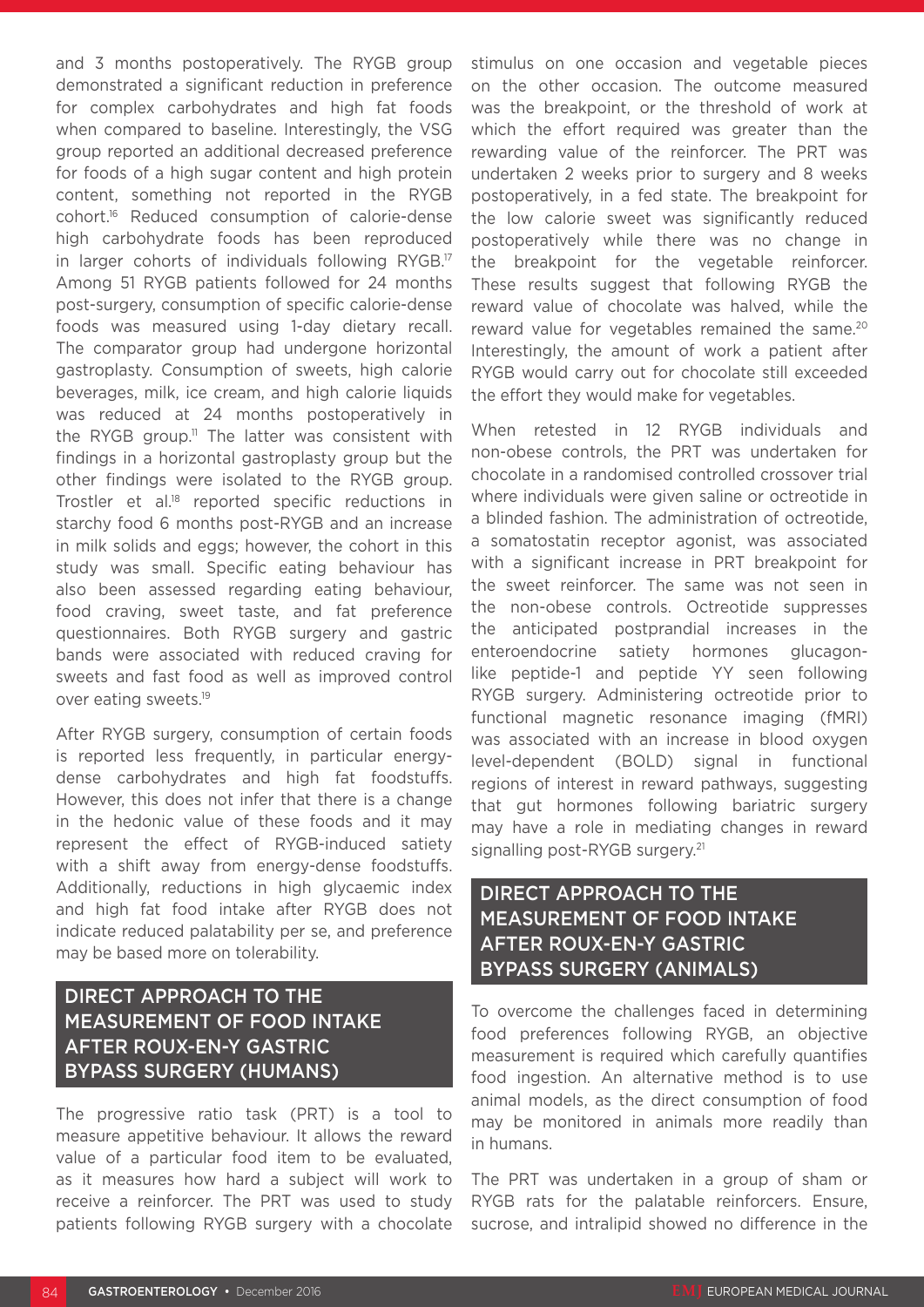breakpoint between groups.<sup>22</sup> However, we have seen conflicting results in animals. Shin et al.<sup>23</sup> explored changes in hedonics following RYBG surgery in a rat model analysing orofacial expressions at varying concentration of sucrose; the rats exhibited positive expressions at lower doses compared to higher doses. The incentive runway test was used to evaluate wanting; obese rodents demonstrated a shortened runway time indicating an increased wanting for a reinforcer, however this was reversed by RYGB surgery.<sup>23</sup> Animals are unencumbered by the social pressure patients face to eat the right food or less 'bad food', which may explain the differences between human and animal studies, although the biological changes that are instigated by RYGB surgery may also make it easier for patients to adhere to the 'correct behaviours'.

Using rodents, Saeidi et al.<sup>24</sup> showed a significant decrease in mean consumption of high fat chowderived calories in rats treated with RYGB surgery compared with VSG rats, recorded as 59% and 84%, respectively. Conducting repeated exposures to a high fat diet after surgical intervention also demonstrated that RYGB-operated animals had a progressive decline in fat consumption.<sup>24</sup> The effect was more striking when RYGB-operated animals were directly compared to sham-operated animals, where the sham group continued to consume the majority of their calories in the form of high fat (45%) chow after surgery. However, RYGB animals again showed a progressive reduction in calories consumed from high fat chow and a compensatory increase in intake of low fat chow.25 Both fat and sugar preference were assessed using a 2-bottle preference test of liquid fat and sugar preference following RYGB surgery. Rodents undergoing sham or RYGB surgery were exposed to water or intralipid and water, offering high sugar and fat alternatives to the calorie-free water. Animals that had undergone RYGB surgery demonstrated a decreased preference for these high calorie options when compared to shams.<sup>22</sup>

Utilising a comprehensive cafeteria diet in a rodent model. Mathes et al.<sup>26</sup> showed that obese rats that undergo gastric bypass surgery demonstrate a change in their preference for specific macronutrients. The buffet style cafeteria diet contained high fat, high sugar, high fat and sugar, and high protein foods. Following repeat exposure to the cafeteria diet the consumption of fat was similar to the sham-operated group of animals. However fat intake decreased over repeated exposure in the RYGB-operated group compared with the sham controls. These findings suggest that the animals acquire a pattern of fat avoidance following RYGB as they do not stop eating fat completely, but continue to consume fat at a significant, albeit lower, level.<sup>26</sup>

This pattern of behaviour may be best referred to as avoidance, as the authors believe the findings are not consistent with aversion; the former implies that the animals still find the food palatable i.e. they like the food but they do not want it. Aversion on the other hand reflects reduced palatability of the food; they neither like the food nor want it. $27$ The authors also reported that protein and sugar consumption were not significantly different between the groups, although the ingestion of complex carbohydrates did increase. Interestingly the pattern of behavioural change toward fat may reflect a conditioned response learned through repeated exposure to fat, whereby conditioning refers to the pairing of fat ingestion with a negative stimulus, perhaps arising from the gastrointestinal tract.

The study of food preference in an animal model has provided insight into behaviour toward fat consumption following RYGB. We observed a consistent reduction in the amount of fat eaten following RYGB surgery when compared with control rats. However, what is striking is that the animal continues to consume a significant percentage of their calories from fat, implying that they continue to 'like' fat, raising the question of whether there is any specific effect of bariatric surgery on the hedonic rating of food.

## HEDONIC RATING OF FOOD AFTER ROUX-EN-Y GASTRIC BYPASS SURGERY

Having addressed a body of evidence looking at the possible impact of RYGB surgery on the consumption of macronutrients and specific foodstuffs it is appropriate to consider the influence of RYGB on the hedonic value of food as alterations therein could underlie shifts in macronutrient preference after surgery. When we consider hedonics, we are discussing the rewarding properties of food. Essential to the processing of food reward are two individual factors: 'appetitive behaviour' and 'consumatory behaviour'. Appetitive behaviour refers to the motivational value of a reinforcer that is triggered by a conditioned cue, and measures how hard a subject will work for the reinforcer. Consumatory behaviour refers to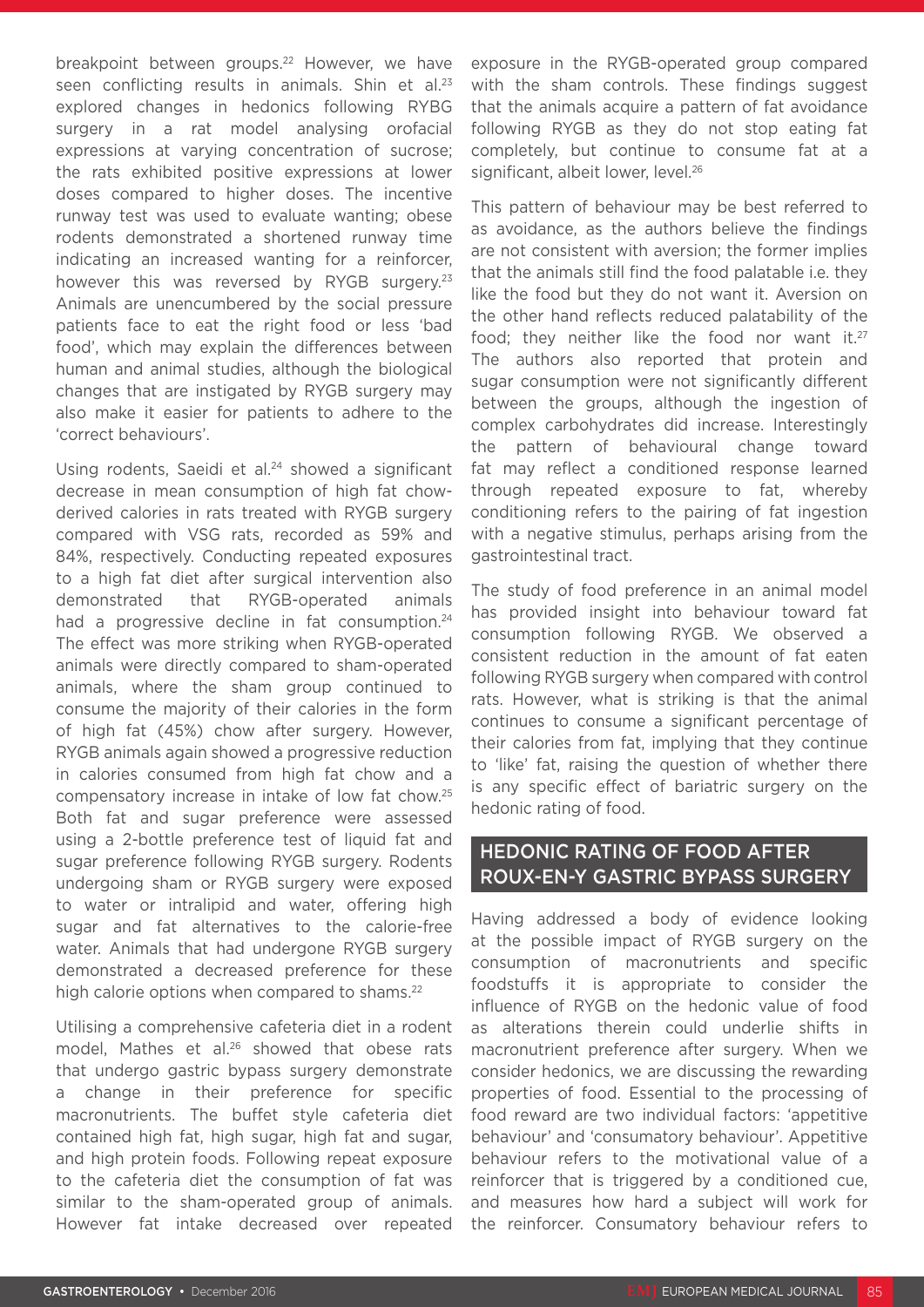the pleasure attributed to a specific food reward and is measured by the positive or negative behaviours observed when the tastant contacts the taste receptors in the mouth. These distinct components of reward processing appear to be mediated through differing neural pathways and neurotransmitters.<sup>28</sup>

### SELF-REPORT

Appetitive and consumatory behaviour cannot accurately be measured with self-report and hence the terms 'wanting' and 'liking', respectively, have been postulated as surrogates. The power of food scale (PFS) consists of a 15-item questionnaire that addresses three domains based on an individual's proximity to food and has demonstrated retest reliability.<sup>29</sup> Schultes et al.<sup>30</sup> utilised a PFS to address wanting and liking. Three observed groups, severely obese, non-obese controls, and gastric bypass groups, were all given the PFS. The severely obese cohort demonstrated higher scores on the PFS compared to the non-obese control group, suggesting that their hedonic drive for food was increased compared with their non-obese counterparts. However, there was no difference between these groups in the domains of taste. Interestingly, subjects who were tested after gastric bypass surgery demonstrated aggregated scores (all three domains of proximity) that were significantly lower than the obese cohort and similar to the non-obese. $30$  Ullrich et al. $31$  conducted a similar experiment using PFS questionnaires but replaced the gastric bypass group with a gastric band group. The findings were remarkable; while scores for patients with gastric bands were lower in all domains compared to the severely obese groups, they remained significantly higher than the non-obese controls in the domain of food availability. This was in contrast with the gastric bypass which appeared to 'normalise' this parameter.31 The increased hedonic drive toward palatable food items that is present in obese individuals is reduced by bariatric interventions, and to the greatest extent by RYGB surgery.

#### MEASURES OF NEURONAL ACTIVITY

The use of fMRI in adults who have undergone RYGB surgery offers additional insight into the postoperative changes in the hedonic value of food. Specifically looking at areas that are believed to house neural reward pathways, fMRI has been used to evaluate responses in the mesolimbic system

to food cues. Participants were evaluated prior to surgery and 1-month postoperatively. Visual and auditory cues presented highly energy-dense and low energy-dense foods to the participants. Post-RYGB surgery, there was a reduction in fMRI neural activity in the mesolimbic pathway in response to highly energy-dense stimuli. These reductions were more pronounced than those recorded in response to foods of lower energy density.<sup>32</sup> The same group went further to evaluate the relationship between changes in activity of reward-activated neurons and changes in the reported hedonic value of food. In a similar study design, researchers conducted pre and postoperative fMRI following gastric bypass surgery. In addition to brain imaging, participants rated their desire to eat the food items as well as their liking of the individual cues. Prior to surgery, desire (wanting) and liking for the foods correlated closely. Post-RYGB surgery, the desire to eat highly energy-dense foods was reduced significantly; despite this, there was no significant change in the individuals' liking for these foodstuffs. The study also reconfirmed the findings of reduced neural response to high calorie food cues post-RYGB surgery.<sup>33</sup> These findings add to our understanding that RYGB is associated with a reduction of activity in areas of the central nervous system that are implicated in the processing of reward stimuli, hinting that it is the hedonic wanting of energydense foods rather than the liking of them that is altered postoperatively.

Normal controls were compared with RYGB and VSG patients 6 months after surgery using MRI, specifically focussing on BOLD signalling in the ventral tegmental area, nucleus accumbens, orbitofrontal cortex, anterior cingulate cortex, amygdala, and thalamus. Participants were evaluated on their response to visual cues of high and low calorie foods. In the ventral tegmental area there was a reduction in BOLD signal at 6 months in the RYGB cohort in response to high calorie food cues compared to baseline. While a reduction in BOLD signal was seen in the VSG cohort compared to the controls, this was not significant compared to baseline.<sup>34</sup> There was comparable weight loss between the surgical groups.

Dopaminergic pathways appear important in hedonic neurotransmission.<sup>28</sup> The proposed changes in the hedonic value of particular foods following surgery raise the question of whether alterations in dopaminergic signalling are implicit in the process. Positron emission tomography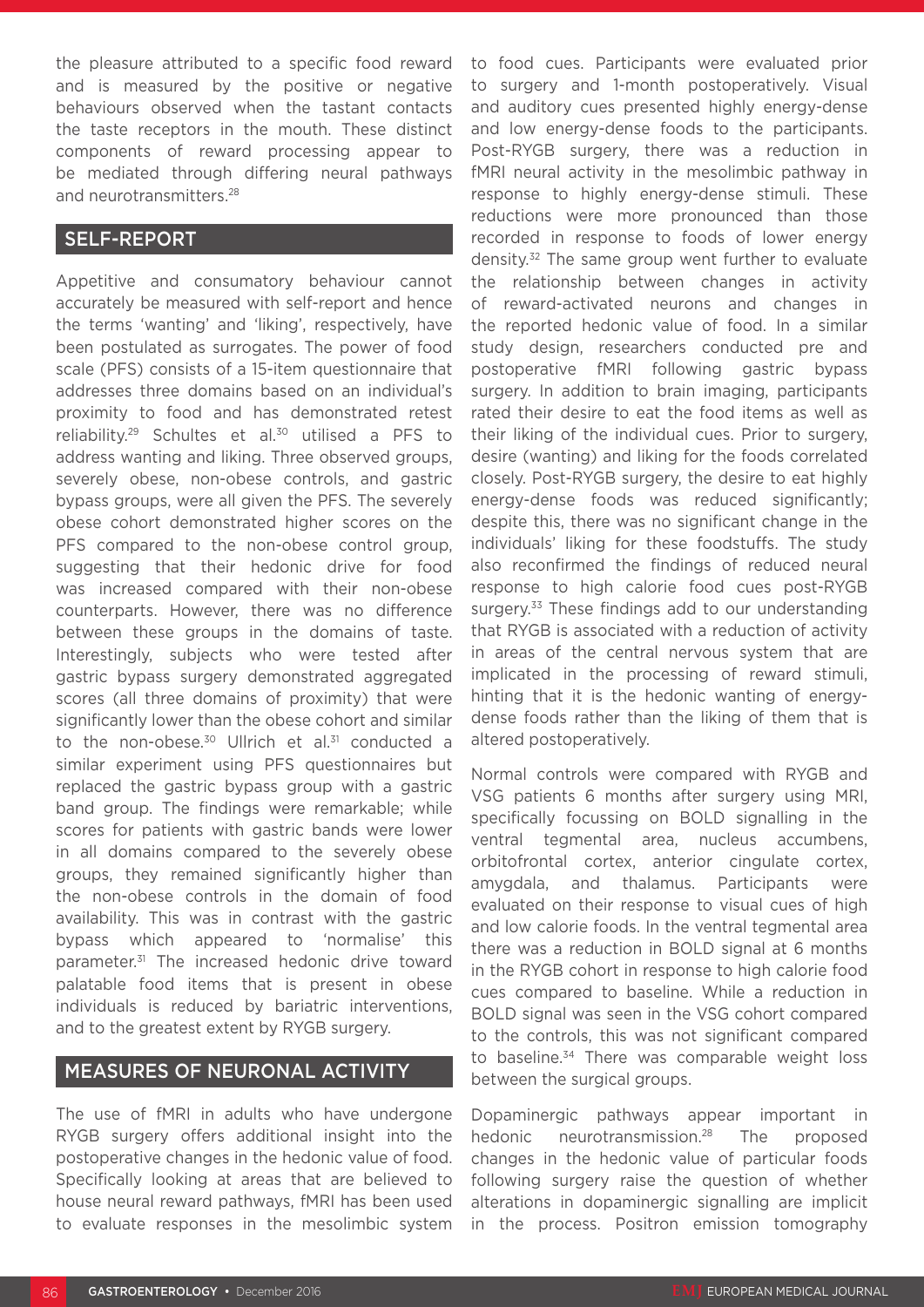(PET) with a D2 receptor agonist radioligand was undertaken in a small cohort of females post-RYGB surgery and VSG. The pattern of reduced D2 receptor availability supported the hypothesis of decreased dopaminergic neurotransmission following these bariatric surgical interventions.<sup>35</sup> A smaller study looking at RYGB patients revealed that D2 receptor availability on PET imaging in the central nervous system increased by 6 weeks following surgery, although this study was conducted in only five female subjects.<sup>36</sup> These conflicting findings require larger studies in a more heterogeneous cohort to clarify the picture regarding dopaminergic activity following bariatric surgery.

#### RESOLVING THE CONTROVERSIES

Most of the controversies relate to challenges in the methodology. The use of dietary recall and questionnaires has been shown to be associated with underestimation of energy intake and patients trying to please the investigator by being perceived to give the right responses.37 In addition, there may be errors in macronutrient reporting, favouring high protein and low fat; this may reflect the efforts by participants not to admit to the consumption of unhealthy food choices.<sup>38</sup> Particularly in obese populations, there has been a tendency to report a lower energy intake.<sup>39</sup>

Doubly labelled water studies that assessed energy expenditure in conjunction with food and physical activity diaries demonstrated inaccuracies with the reporting of calorie intake in food diaries.<sup>40</sup> Reporting inaccuracies have two implications in the evaluation of macronutrient preference: i) the under-reporting of fat consumption at followup post-RYGB surgery leads to a false positive

assertion that fat intake is reduced; ii) conversely, that the under-reporting of fat intake preoperatively leads to a series of false negative findings that fat intake does not change after RYGB surgery. If this method is inaccurate, the question is raised of how we overcome these methodological challenges to accurately record and quantify macronutrient intake. The evidence for an altered preference for fat following RYGB is much more convincing in animal models as it has allowed for objectivity in the measurement as outlined above. These findings are supported by the more consistent finding that RYGB surgery is associated with a lowering of the hedonic value of palatable energy-dense foods.

The next piece of the puzzle that needs to be put in place is the prospective determination of macronutrient intake using an objective measurement. Directly measured *ad libitum* food intake has been successfully used to quantify caloric intake in the past<sup>41</sup> and may hold the key to finally addressing the question of whether RYGB surgery changes macronutrient choices in humans. The meticulous prospective measurement of macronutrient intake before and after bariatric surgery using a cafeteria style diet would significantly contribute to our knowledge on this topic. Determining the presence of altered food preference following bariatric surgery has important clinical implications. If what we are observing is a conditioned response to a fat stimulus, then the dietary management of individuals who undergo bariatric surgery may need to be revisited to enhance learning. Of course, a detailed understanding of the mechanisms underpinning a decreased preference for high-energy foods may ultimately yield a novel therapeutic target in the management of obesity.

#### REFERENCES

1. Torsten Olbers HL et al. Laparoscopic Gastric Bypass: Development of Technique, Respiratory Function, and Long-Term Outcome. Obesity Surgery. 2003;13(3):364-70.

2. Pournaras DJ et al. The gut hormone response following Roux-en-Y gastric bypass: cross-sectional and prospective study. Obes Surg. 2010;20(1):56-60.

3. Sjostrom L et al.; Swedish Obese Subjects Study Scientific Group. Lifestyle, Diabetes and Cardiovascular Risk Factors 10 Years after Bariatric Surgery. N Engl J Med. 2004;351(26):2683-93.

4. Wing RR et al. Cardiovascular effects of intensive lifestyle intervention in type 2 diabetes. N Engl J Med. 2013;369(2): 145-54.

5. Mingrone G et al. Bariatric–metabolic surgery versus conventional medical treatment in obese patients with type 2 diabetes: 5 year follow-up of an open-label, single-centre, randomised controlled trial. Lancet. 2015;386(9997):964-73.

6. Schauer PR et al. Bariatric surgery versus intensive medical therapy for diabetes--3-year outcomes. N Engl J Med. 2014;370(21):2002-13.

7. Sjostrom L et al. Association of bariatric surgery with long-term remission of type 2 diabetes and with microvascular and macrovascular complications. JAMA. 2014;311(22):2297-304.

8. Miras AD, le Roux CW. Mechanisms underlying weight loss after bariatric surgery. Nat Rev Gastroenterol Hepatol. 2013;10(10):575-84.

9. Coughlin K et al. Preoperative and postoperative assessment of nutrient intakes in patients who have undergone gastric bypass surgery. Arch Surg. 1983; 118(7):813-6.